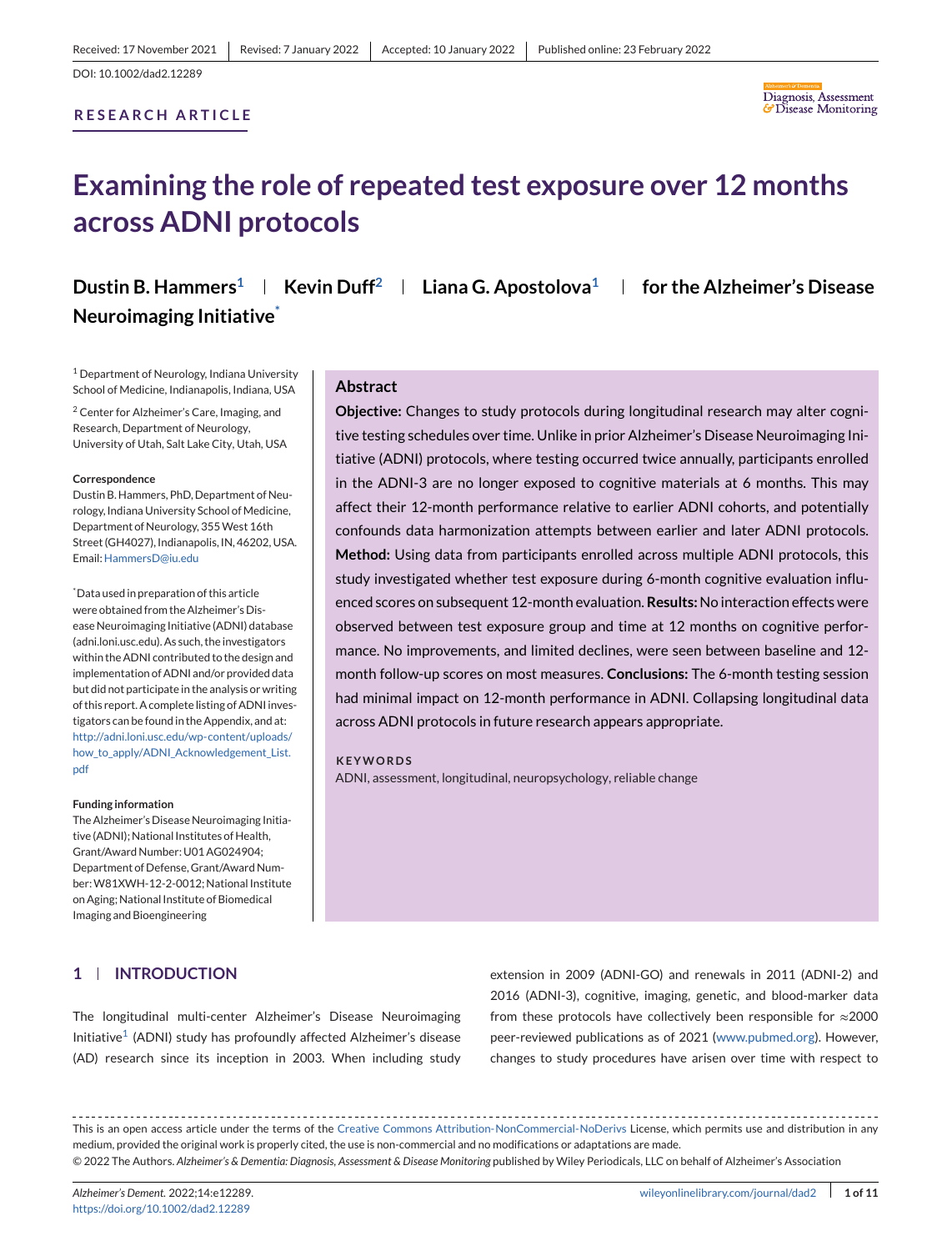the cognitive measures administered and the frequency of test administration, which has led to some uncertainty about the appropriate procedures for longitudinal analyses. For example, the transition from the ADNI-[2](#page-7-0) protocol<sup>2</sup> to the ADNI-[3](#page-7-0) protocol<sup>3</sup> not only resulted in a truncated cognitive battery (eg, eliminating Boston Naming Test from ADNI-3), but also eliminating a 6-month assessment within the first year of the study for newly enrolled participants. Consequently, whereas participants enrolled during ADNI-1, ADNI-GO, or ADNI-2 were administered baseline (BL), 6-month (M06), and 12-month (M12) cognitive batteries within their first year of the study, participants enrolled following the transition to ADNI-3 only completed BL and M12 batteries during the same time frame.

The result of these procedural changes is that participants enrolled in ADNI-3 are exposed to cognitive test materials only once prior to their M12 evaluation, as compared to prior ADNI participants who are exposed to materials twice during that same period. Because repeated exposure to cognitive test materials is known to impact test scores,  $4,5$  it is unclear whether this differential exposure interferes with the appropriateness of comparing follow-up data between participants in ADNI-1/ADNI-GO/ADNI-2 and ADNI-3. This potential confound to data harmonization has led to various approaches to analyzing longitudinal ADNI data. Some studies, for example, have focused on data collected prior to ADNI-3 to permit the inclusion of the greatest number of participants possible within a particular test-administration schedule.<sup>[6](#page-7-0)</sup> Conversely, others have chosen more labor-intensive approaches, including applying a series of participant matches within each ADNI cohort to reduce variability in follow-up data-collection procedures.<sup>[7](#page-7-0)</sup> To date, no study has directly compared the performance of ADNI participants at follow-up across protocols to determine the appropriateness of pooling the respective cohorts.

To help clarify this harmonization ambiguity, the current study aims to evaluate the impact of the presence or absence of M06 test administration on future cognitive performance in ADNI. As such, we compared the performance of ADNI participants at their M12 cognitive assessment when they were either exposed or not exposed to test stimuli at 6 months. We hypothesized that test-material exposure at 6 months would result in proportionately better cognitive scores during the M12 evaluation, relative to those participants in the ADNI sample not exposed to a M06 evaluation. Such a result would suggest that researchers should caution against pooling study participants across ADNI protocols. Conversely, should minimal or no differences be observed in M12 performance regardless of whether a M06 test administration occurred, this would permit incorporating data across all ADNI protocols in future longitudinal analyses.

## **2 METHOD**

#### **2.1 Participants**

All participant data in the current study was obtained from ADNI. Please see the ADNI website [\(http://adni.loni.usc.edu\)](http://adni.loni.usc.edu) for a thorough review of the study resources and data publicly available. The primary

#### **RESEARCH IN CONTEXT**

- 1. **Systematic review**: Procedural changes in the Alzheimer's Disease Neuroimaging Initiative (ADNI) have led to different cognitive testing schedules over the first 12-months of enrollment. Specifically, ADNI-1, ADNI-GO, and ADNI-2 participants were exposed to cognitive test materials twice prior to their 12-month evaluation, whereas ADNI-3 participants were exposed only once. When considering data harmonization practices across protocols, no study, to date, has directly evaluated the impact of prior test administration schedules on cognitive performance at 12 months in ADNI.
- 2. **Interpretation**: In a sample of 436 demographically matched participants enrolled across ADNI protocols, results of both mixed between-within subjects repeatedmeasures analysis of variance (ANOVA) and linear regression suggest that the 6-month testing session had minimal impact on 12-month performance in the ADNI sample.
- 3. **Future direction**: This would suggest that it is appropriate to collapse longitudinal participant data across ADNI protocols in future research.

goal of ADNI—led by principal investigator Michael W. Weiner, MD has been to test whether serial magnetic resonance imaging (MRI), positron emission tomography (PET), other biological markers, and clinical and neuropsychological assessment can be combined to measure the progression of mild cognitive impairment (MCI) and early AD. For up-to-date information, see [www.adni-info.org.](http://www.adni-info.org) Institutional review board approval has been obtained for each of the multi-center sites, and informed consent was obtained in written form from study participants or their authorized representatives.

As of April 26th, 2021, cognitive data were available for 2366 ADNI participants across ADNI protocols, with enrolled participants being followed cognitively for up to 180 months. Inclusion for ADNI involved being between the ages of 55 to 90 at baseline; having at least 6 years of education and having a reliable study partner; being free of significant head trauma, depression, or neurologic disease; being stable on per-mitted medications; and being fluent in either English or Spanish.<sup>[2,3,8,9](#page-7-0)</sup> For the current study, 712 participants were excluded for possessing missing cognitive data or consensus diagnosis at BL or M12, resulting in a total of 1654 participants remaining. Participants were subsequently matched for age, education, diagnosis, sex, race, and premorbid intellect at a 1:1 ratio for those participants receiving an M06 cognitive evaluation (YES M06 group) relative to those without (NO M06 group). The final sample included 218 participants that received BL, M06, and M12 cognitive evaluations over their first year of ADNI enrollment, and 218 participants who received only BL and M12 cognitive evaluations over that same time frame, for a total sample of 436 participants.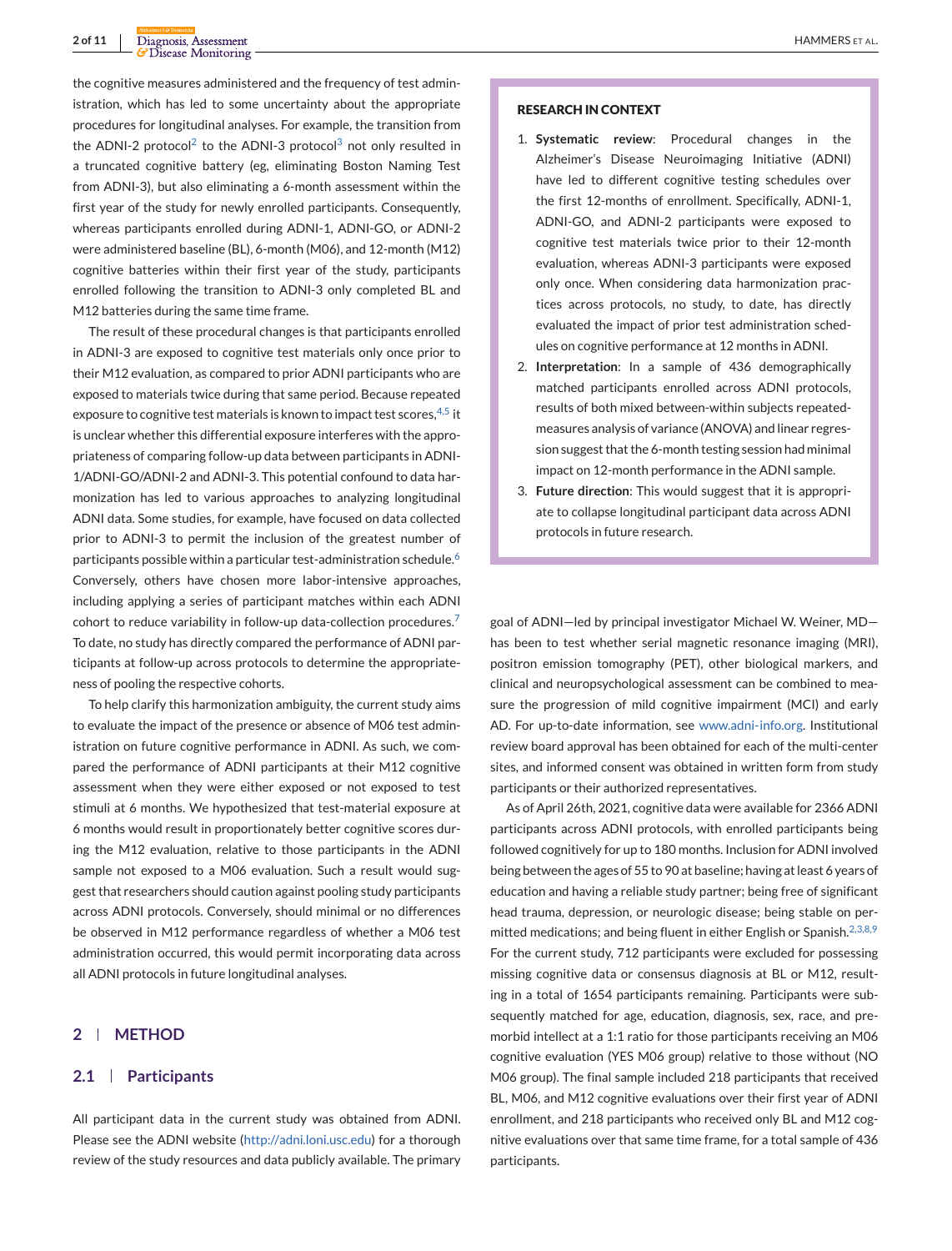ADNI classification of participants into diagnostic categories has been documented previously.<sup>2,3,8,9</sup> In the current sample, 143 participants were classified as being of normal cognition (NC), 231 were classified as having MCI, and 62 were classified as having AD. Briefly, Log-ical Memory from the Wechsler Memory Scale-Revised<sup>[10](#page-7-0)</sup> (WMS-R), the Mini-Mental State Examination<sup>11</sup> (MMSE), and the Clinical Demen-tia Rating (CDR) scale<sup>[12](#page-7-0)</sup> were used to determine diagnostic classifications. These diagnostic classifications were divided evenly among test administration groups; all three were included in the current study to broaden conclusions across the entire diagnostic spectrum of ADNI participants, instead of limiting conclusions to cognitively normal participants.

The current sample's mean age was  $72.12$  (SD = 6.7, range = 55 to 90) years old and mean years of education was  $16.17$  (SD = 2.6, range  $= 8$  to 20). The sample of participants was mostly White (89.7%) and consisted of slightly more men (55.7%). Mean premorbid intellect at BL was estimated to be high average according to the American National Adult Reading Test $13$  (AMNART; Verbal Intellect standard score: mean =  $117.50$ ,  $SD = 9.8$ , range = 86 to 131). Self-reported depression was generally low (mean  $= 1.32$ , SD  $= 1.4$ , range  $= 0$  to 7) according to the 15-item Geriatric Depression Scale<sup>[14](#page-8-0)</sup> (GDS; cutoff is a score ≥5, with higher scores indicating greater self-reported depression-burden).

## **2.2 Procedure**

All participants underwent a standard neuropsychological battery at a baseline visit regardless of the ADNI protocol in which a participant enrolled. Readers are referred to ADNI protocols<sup>[2,3,8,9](#page-7-0)</sup> for neuropsychological test descriptions and psychometric properties. The neuropsychological measures used in the current study were as follows: Rey Auditory Verbal Learning Test (RAVLT) Total Recall and Delayed Recall, Trail Making Test Parts A and B (TMT-A and TMT-B), Category Fluency—Animals, Clock Drawing Test (CDT) and Clock Copy Test (CCT), AMNART, Alzheimer's Disease Assessment Scale—Cognitive Subscale—13 (ADAS-Cog), Montreal Cognitive Assessment (MoCA), and the 15-item GDS. All values used were raw scores. Higher scores indicated better performance for RAVLT Total Recall and Delayed Recall, Category Fluency—Animals, CDT and CCT, AMNART, MMSE, and MoCA. Lower scores indicated better performance for TMT-A and TMT-B and ADAS-Cog.

For half the sample (n = 218; NO M06 group), the RAVLT, CDT, CCT, Animals, TMT-A, TMT-B, ADAS-Cog, and MoCA (hereafter referred to as the "repeated cognitive battery") were repeated after 12 months. For the other half of the sample ( $n = 218$ ; YES M06 group), the cognitive battery was repeated after both 6 months and 12 months. The same version of the measure was administered for all tasks in ADNI including the RAVLT—with the exception of a word list from the ADAS-Cog according to ADNI protocols.<sup>[2,3,8,9](#page-7-0)</sup> The AMNART and GDS were administered only at baseline.

## **2.3 Analyses**

One-way analysis of variance (ANOVA) was used to compare continuous demographic variables (eg, age, education, premorbid intellect) and baseline performance between participants who received BL and M12 assessments (NO M06 group) and those who received BL, M06, and M12 assessments (YESM06 group). Similarly, chi-square analyses were conducted between the two groups to compare categorical demographic variables (eg, sex, ethnicity, diagnostic classification). Bivariate correlations were conducted to examine the relationship between BL cognitive measures and demographic variables (ie, age, education, premorbid intellect sex, ethnicity) across assessment groups to determine the appropriateness of covariates.

## **2.4 Primary analyses**

To compare the impact of an additional exposure of test material at 6 months post-baseline, a series of mixed between-within subjects repeated-measures analyses of covariance (ANCOVAs) was conducted on participants' BL and M12 performances for each of the repeated measures in the cognitive battery. For these mixed repeated-measures ANCOVA, the interaction effect between cognitive change over time \* assessment group (YES M06 and NO M06 groups) was determined by a significant Wilks' lambda value for the omnibus analysis.[15](#page-8-0) The main effect for performance change over time was determined by a significant Wilks' lambda value for the tests of within-subject effects, and the main effect for assessment group was determined by a significant *P*value for the tests of between-subject effects. Analyses were additionally conducted within individual diagnostic groups (NC, MCI, and AD). In addition, Δ change scores were calculated from BL and M12 performances for each cognitive measure, and then two-way (M06 assessment group by diagnosis) between-group ANCOVAs were conducted to identify Δ score differences. Finally, hierarchical linear regression was conducted to determine the incremental contribution of M06 assessment on M12 scores for both the total sample, and stratified for diagnostic subsamples, after accounting for demographic variables; specifically, age, education, premorbid intellect, sex, and BL cognitive performance were entered as Step 1 into a model, and M06 assessment was entered as Step 2. Incremental contribution of M06 assessment was determined by *F* Change tests—related to *R<sup>2</sup>* change—between Steps 1 and 2 in the overall models.

Measures of effect size were expressed throughout as partial eta squared (*η2*) values for ANCOVA, *phi* values for chi-square analyses, and *R<sup>2</sup>* for regression analyses. Small, medium, and large effect sizes for  $\eta^2$  and  $R^2$  are considered 0.04, 0.25, and 0.64, respectively.<sup>[16](#page-8-0)</sup> Small, medium, and large effect sizes for *phi* are considered 0.20, 0.40, and 0.70, respectively.<sup>17</sup> To account for multiple comparisons, Bonferroni correction of nine outcome variables suggested that a two-tailed alpha level should be set at .0055 for all statistical analyses.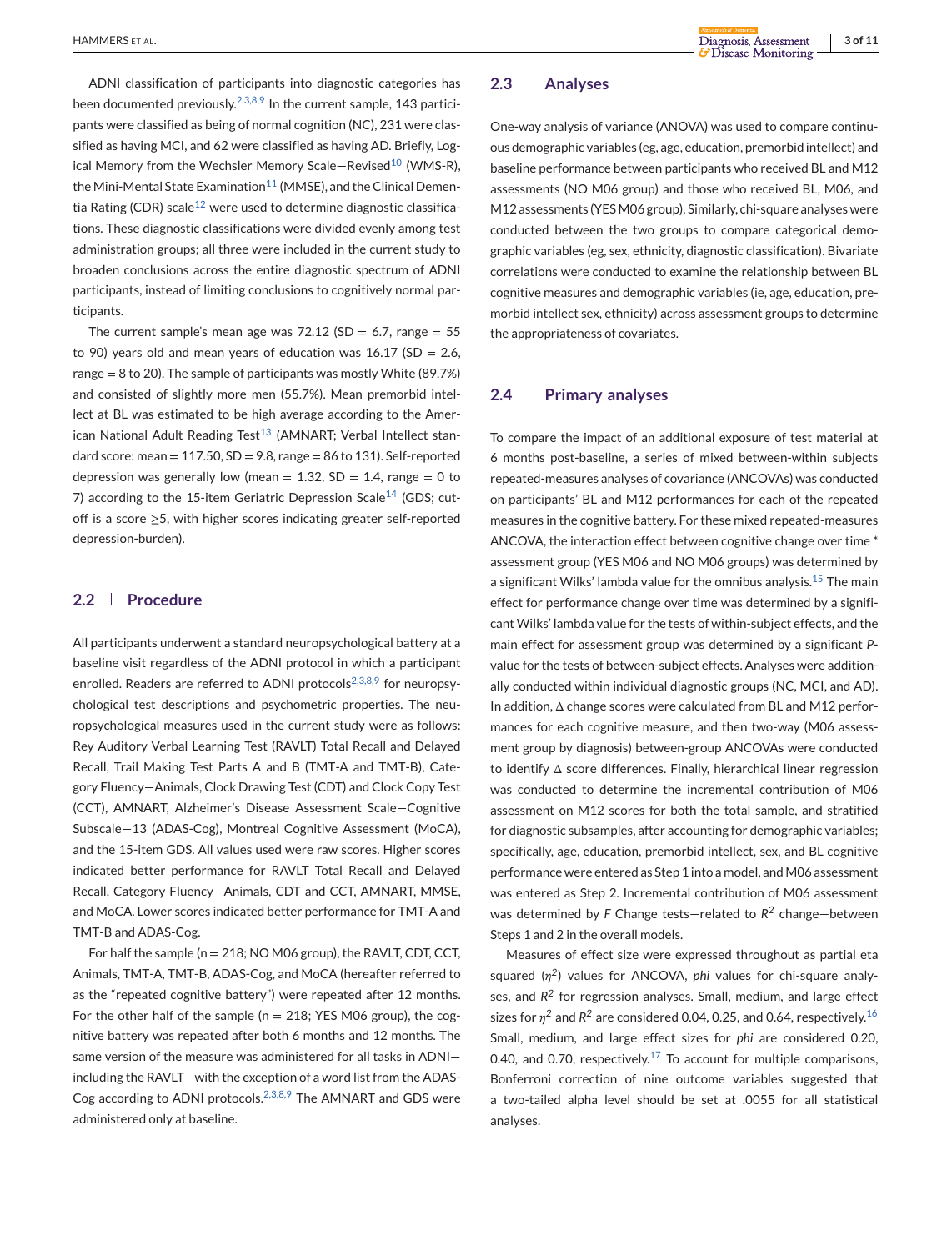**TABLE 1** Demographic characteristics of the current sample

| Variable                             | NO M06 group  | YES M06 group |
|--------------------------------------|---------------|---------------|
| N                                    | 218           | 218           |
| Age (years)                          | 72.00 (7.8)   | 72.23 (5.3)   |
| Education (years)                    | 16.33 (2.4)   | 16.01(2.8)    |
| Sex (%)                              |               |               |
| Female                               | 45.9          | 42.7          |
| Male                                 | 54.1          | 57.3          |
| Ethnicity (%)                        |               |               |
| Caucasian/Non-Hispanic               | 87.6          | 91.7          |
| Non-Caucasian/Hispanic               | 12.4          | 8.3           |
| Diagnosis (%)                        |               |               |
| <b>Normal Cognition</b>              | 32.1          | 33.5          |
| Mild Cognitive Impairment            | 51.8          | 54.1          |
| Alzheimer's disease                  | 16.1          | 12.4          |
| AMNART-Verbal Intellect (SS)         | 117.30 (10.3) | 117.70 (9.4)  |
| M12 Retest Interval (days)           | 379.48 (34.3) | 372.78 (36.9) |
| <b>Montreal Cognitive Assessment</b> | 23.03(4.5)    | 23.99(3.6)    |
| <b>Geriatric Depression Scale</b>    | 1.35(1.4)     | 1.30(1.3)     |

*Note*: AMNART = American National Adult Reading Test, *SS* = *Standard Score*. All values reflect mean (*SD*) unless otherwise noted. All values for cognitive tests reflect performance at baseline. No differences were observed between groups, *P* > .0055.

## **3 RESULTS**

Table 1 reflects demographic characteristics of participants in the current sample. Consistent with their demographic matching, no differences were observed between participants in the NO M06 and YES M06 groups for age: *F*(1, 434) = 0.13, *P* = .72, *η*<sup>2</sup> = .001; education: *F*(1, 434) = 1.68, *P* = .20, *η*<sup>2</sup> = .04; AMNART premorbid verbal intellect: *F*(1,  $(423) = 0.17$ ,  $P = .68$ ,  $n^2 = .001$ ; M12 retest interval:  $F(1, 433) = 3.85$ , *P* = .05,  $\eta^2$  = .01; sex:  $\chi^2$  (1) = 0.34, *P* = .56, *phi* = -0.03; ethnicity:  $\chi^2$  $(1) = 1.59$ ,  $P = .21$ ,  $phi = -0.07$ ; or diagnostic classification:  $\chi^2$  (2) = 1.20, *P* = .55, *phi* = 0.05.

The degree to which demographic variables accounted for BL cognitive performances when collapsing across diagnostic and assessment groups is shown in Table [2.](#page-4-0) The demographic variables of education and premorbid intellect were consistently significantly related to BL cognitive performance across measures, age was significantly correlated with four of nine measures, and sex was significantly correlated with two of nine measures. Ethnicity was not significantly related to baseline cognitive performance. As a result, education, premorbid intellect, age, and sex were used as covariates in the subsequent analyses.

BL performances were compared for each measure in the repeated cognitive battery for the NO M06 and YES M06 groups. As seen in Table [3,](#page-4-0) a significant difference was observed between groups on the ADAS-Cog total score—*F*(1, 415) = 18.85, *P* < .001, *η*<sup>2</sup> = .04—such that the NO MO6 Group performed worse at BL. Conversely, no differences

between groups were observed for BL performance on the remainder of measures in the repeated battery: (*F'*s(1, 419) = .01 to 5.79, *p'*s = .02 to .97,  $\eta^2$ s = .00 to .01). When considering diagnostic subsamples separately, a significant difference was observed between groups on the ADAS-Cog total score for both NC, *F*(1, 135) = 38.73, *P* < .001, *η*<sup>2</sup> = .22, and MCI groups,  $F(1, 213) = 10.52$ ,  $P = .001$ ,  $n^2 = .05$ , such that the NO MO6 Group performed worse at BL. The AD subsample did not differ between groups on the ADAS-Cog,  $F(1, 55) = 0.55$ ,  $P = .46$ ,  $\eta^2 = .01$ , and no differences between groups were observed for NC, MCI, or AD diagnostic samples BL performances on the remainder of measures in the repeated battery (*F'*s(1, 56 to 1, 215) = .01 to 4.70, *p'*s = .03 to .99,  $\eta^2$ s = .001 to .02).

### **3.1 Primary analyses**

The current study compared the impact of the administration of a 6-month assessment (M06) on 12-month (M12) performance for the repeated cognitive battery using a series of mixed between-within subjects repeated-measures ANCOVAs. As seen in Table [3](#page-4-0) and Figure [1,](#page-5-0) there were no significant interactions between group status (NO M06 and YES M06 groups) and cognitive performance over time (BL and M12 performances) for any of the variables in the cognitive battery (Wilks' lambda = 0.99 to 1.00, *F'*s = 0.01 to 4.39, *p's* = .05 to .94, *η*<sup>2</sup>s = .001 to .010). Similarly, after accounting for demographic covariates, there was no significant main effect for time observed for any of the cognitive variables (Wilks' lambda = 0.99 to 1.00, *F's*(1, 419) = 0.09 to 5.82,  $p's = .02$  to .76,  $\eta^2 s = .001$  to .01). The main effect comparing cognitive performance across test-exposure groups was significant for ADAS-Cog,  $F(1, 411) = 18.02$ ,  $P < .001$ ,  $\eta^2 = .042$ , where the NO M06 group performed worse across both BL and M12 assessments. No other main effects for time were observed with the remaining eight variables in the repeated cognitive battery (*F's*(1, 418) = 0.03 to 6.75, *p's* = .01 to .87, *η*2s = .001 to .02).

When considering analyses examining M12 performances across each of the NC, MCI, and AD groups, the results were generally comparable to those obtained for the total sample. After accounting for demographic variables, no interaction effects were observed across any cognitive measures in any diagnostic group (Wilks' lambda = 0.96 to 1.00, *F's*(1, 44 to 1, 136) = 0.01 to 6.39, *p's* = .01 to .94, *η*2s = .001 to .04). Although a trend of greater improvement was seen between BL and M12 assessment for NO M06 participants than YES M06 participants on RAVLT Delayed Recall, this did not remain significant after controlling for multiple comparisons (Wilks' lambda =  $0.96$ ,  $F(1, 136) = 6.39$ ,  $P = .01$ ,  $\eta^2 = .04$ ). Significant main effects for time were observed for the AD group for the CCT (Wilks' lambda =  $0.87$ ,  $F(1, 55) = 8.45$ ,  $P = .005$ ,  $\eta^2 = .13$ ), where performance for both groups declined between BL and M12 assessments. No other main effects for time were observed for any other cognitive measure across NC, MCI, or AD subsamples (Wilks' lambda = 0.85 to 1.00, *F's*(1, 44 to 1, 215) = 0.02 to 7.98, *P'*s = .01 to .90, *η*2s = .001 to .15). Main effects for cognitive performance across M06 assessment groups were observed for the NC andMCI groups for ADAS-Cog, *F*(1, 133) = 64.52, *P* < .001, *η*<sup>2</sup> = .33, and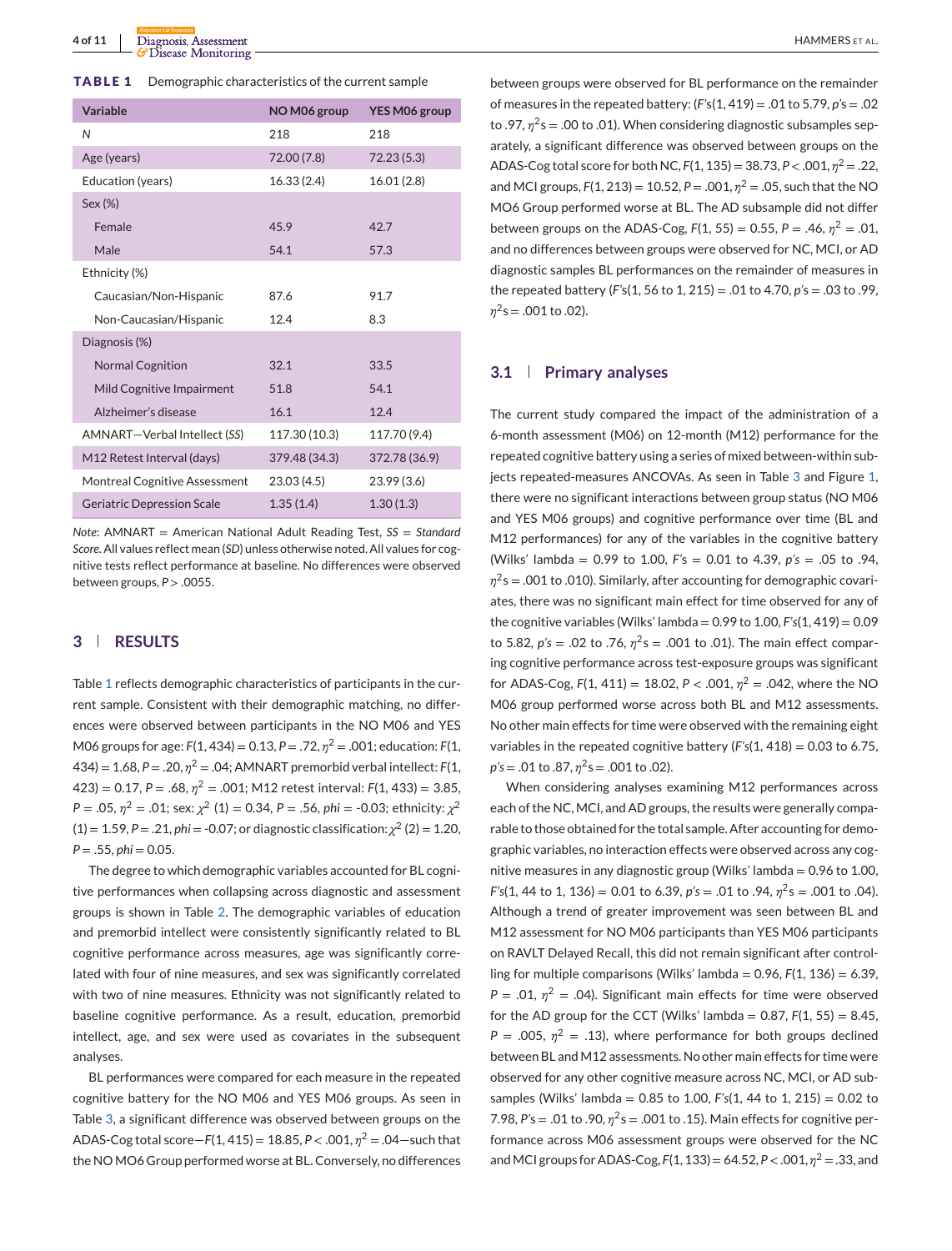<span id="page-4-0"></span>**TABLE 2** Bivariate correlations (and *P* values) between baseline scores and demographic variables across the total sample (n = 436)

|                            | Age                  | <b>Education</b>                  | <b>Premorbid Intellect</b> | <b>Sex</b>           | <b>Ethnicity</b> |
|----------------------------|----------------------|-----------------------------------|----------------------------|----------------------|------------------|
| <b>RAVLT</b>               |                      |                                   |                            |                      |                  |
| <b>Total Recall</b>        | $-.16 (P=.001)$      | .21 ( $P < .001$ ) <sup>*</sup>   | $.34 (P < .001)^{4}$       | $.24 (P < .001)^*$   | $.09 (P = .07)$  |
| Delayed Recall             | $-.12 (P = .01)$     | $.19 (P < .001)^{4}$              | $.28 (P < .001)^{4}$       | $.15 (P = .002)^{4}$ | $.04 (P = .38)$  |
| <b>Clock Drawing</b>       | $-.03 (P = .52)$     | $.14 (P = .004)^{4}$              | $.25 (P < .001)^{4}$       | $.00 (P = .99)$      | $.10 (P = .05)$  |
| Clock Copy                 | $.07 (P = .14)$      | $.03 (P = .47)$                   | $.12 (P = .02)$            | $-.02 (P=.62)$       | $.07 (P = .13)$  |
| Category Fluency - Animals | $-.14 (P=.004)$      | $.24 (P < .001)^*$                | $.33(P < .001)^*$          | $.04 (P = .38)$      | $-.06 (P=.25)$   |
| <b>Trail Making Test</b>   |                      |                                   |                            |                      |                  |
| Part A                     | $.11 (P = .03)$      | $-.12 (P=.02)$                    | $-.15 (P=.003)$            | $-.01 (P=.90)$       | $-.02 (P=.70)$   |
| Part B                     | $.14 (P = .003)^{*}$ | $-.26 (P < .001)^{4}$             | $-.31 (P < .001)^*$        | $.05 (P = .35)$      | $.04 (P = .37)$  |
| ADAS-Cog                   | $.12 (P = .02)$      | $-.18$ (P $< .001$ ) <sup>*</sup> | $-.35 (P < .001)$          | $-.07 (P=.16)$       | $-.03 (P = .48)$ |
| MoCA                       | $-.16 (P=.005)^*$    | $.28 (P < .001)^*$                | $.42 (P < .001)^*$         | $.01 (P = .92)$      | $-.06 (P=.27)$   |

*Note*: RAVLT = Rey Auditory Verbal Learning Test, ADAS-Cog = Alzheimer's Disease Assessment Scale*—*Cognitive subscale 13, and MoCA = Montreal Cognitive Assessment.

\*To account for multiple comparisons, a Bonferroni correction of *P* < .0055 was significant.

**TABLE 3** Baseline, M06, and M12 scores between participants with and without a M06 test administration across the total sample (n = 436)

|                            | NO M06 Group          |                          | <b>YES M06 Group</b> |                    |                       |               |               |                    |
|----------------------------|-----------------------|--------------------------|----------------------|--------------------|-----------------------|---------------|---------------|--------------------|
|                            | <b>Baseline Score</b> | M06 Score                | M12 Score            | M12 to BL $\Delta$ | <b>Baseline Score</b> | M06 Score     | M12 Score     | M12 to BL $\Delta$ |
| <b>RAVLT</b>               |                       |                          |                      |                    |                       |               |               |                    |
| <b>Total Recall</b>        | 37.68 (13.0)          | $\overline{\phantom{a}}$ | 36.55(14.1)          | $-1.13(8.0)$       | 36.92 (11.0)          | 33.49(11.5)   | 35.16 (11.8)  | $-1.77(7.3)$       |
| Delayed Recall             | 4.95(4.2)             | $\qquad \qquad =$        | 5.25(5.1)            | 0.30(3.9)          | 4.83(4.1)             | 4.00(4.0)     | 4.48(4.54)    | $-0.36(2.8)$       |
| <b>Clock Drawing</b>       | 4.30(1.0)             | $\qquad \qquad -$        | 4.38(1.0)            | 0.08(0.9)          | 4.46(1.0)             | 4.32(1.0)     | 4.39(1.0)     | $-0.07(0.8)$       |
| Clock Copy                 | 4.60(0.8)             | $\qquad \qquad -$        | 4.56(0.9)            | $-0.05(0.8)$       | 4.78(0.6)             | 4.71(0.7)     | 4.72(0.6)     | $-0.06(0.6)$       |
| Category Fluency - Animals | 17.96(5.8)            |                          | 17.71(6.0)           | $-0.25(4.3)$       | 18.11(6.0)            | 18.07(6.0)    | 17.50(6.1)    | $-0.61(4.3)$       |
| <b>Trail Making Test</b>   |                       |                          |                      |                    |                       |               |               |                    |
| Part A                     | 41.04 (22.2)          | $\overline{\phantom{a}}$ | 44.45 (37.0)         | 3.41(31.3)         | 39.01 (18.1)          | 39.21 (20.5)  | 40.13 (20.3)  | 1.12(14.2)         |
| Part B                     | 106.86 (67.8)         | $\overline{\phantom{a}}$ | 115.10 (75.8)        | 8.24(47.5)         | 103.92 (61.6)         | 108.21 (70.7) | 110.51 (75.0) | 6.59(52.3)         |
| ADAS-Cog 13 <sup>a</sup>   | 18.52(8.5)            | $\qquad \qquad -$        | 19.57 (10.2)         | 1.06(4.2)          | 15.25(8.6)            | 15.92(9.5)    | 15.70 (10.6)  | 0.45(4.8)          |
| MoCA                       | 23.22(4.3)            | $\overline{\phantom{a}}$ | 22.94(5.2)           | $-0.28(2.7)$       | 24.17 (3.4)           | 23.98(3.7)    | 24.14(4.1)    | $-0.03(2.6)$       |

*Note*: M12 to BL Δ = M12 score minus BL score, RAVLT = Rey Auditory Verbal Learning Test, ADAS-Cog 13 = Alzheimer's Disease Assessment Scale — Cognitive subscale 13, and MoCA = Montreal Cognitive Assessment. Higher scores reflect improvement over time in all variables except Trail Making Test Parts A and B, and ADAS-Cog—where higher scores reflect decline over time.

aDenotes difference between NO M06 and YES M06 groups at baseline, *P* < .001.

 $F(1, 212) = 10.16$ ,  $P = .002$ ,  $\eta^2 = .05$ , respectively; for both diagnostic subsamples, the NO M06 group performed worse than the YES M06 group across both BL and M12 assessments. No other main effects for assessment group were observed for any other cognitive measure across NC, MCI, or AD subsamples: *F's*(1, 211 to 1, 215) = 0.06 to 5.13, *p's* = .03 to .81, *η*2s = .001 to .02.

To examine the change from BL to M12 for each cognitive measure more closely, a change or  $\Delta$  variable was calculated to reflect M12 score minus BL score for each measure. Consistent with our lack of interaction effects observed using mixed between-within subjects repeatedmeasures ANCOVA across diagnostic subsamples, when conducting two-way between-groups ANCOVA for each cognitive measure, no interaction effects were observed between M06 assessment group and diagnosis. This means that the influence of assessment group on Δ scores did not differ by diagnostic subsample: *F's*(2, 411) = 0.28 to 2.21,  $p's = .11$  to .76,  $\eta^2 s = .001$  to .01. The main effects for assessment group were all non-significant, meaning that Δ scores did not differ significantly for NO M06 and YES M06 groups for any of the cognitive measures: *F's*(1, 414) = 0.06 to 4.51,  $p's = .03$  to .80,  $\eta^2 s = .001$ to .01. Main effects for diagnostic group were significant for ADAS-Cog: *F*(2, 407) = 11.80, *P* < .001, *η*<sup>2</sup> = .06; CCT: *F*(2, 414) = 11.59, *P* < .001, *η*<sup>2</sup> = .05; and MoCA: *F*(2, 281) = 7.06, *P* = .001, *η*<sup>2</sup> = .05. In each case, the Δ change score was greater for NC and MCI groups than for AD. No main effect differences for diagnosis were observed for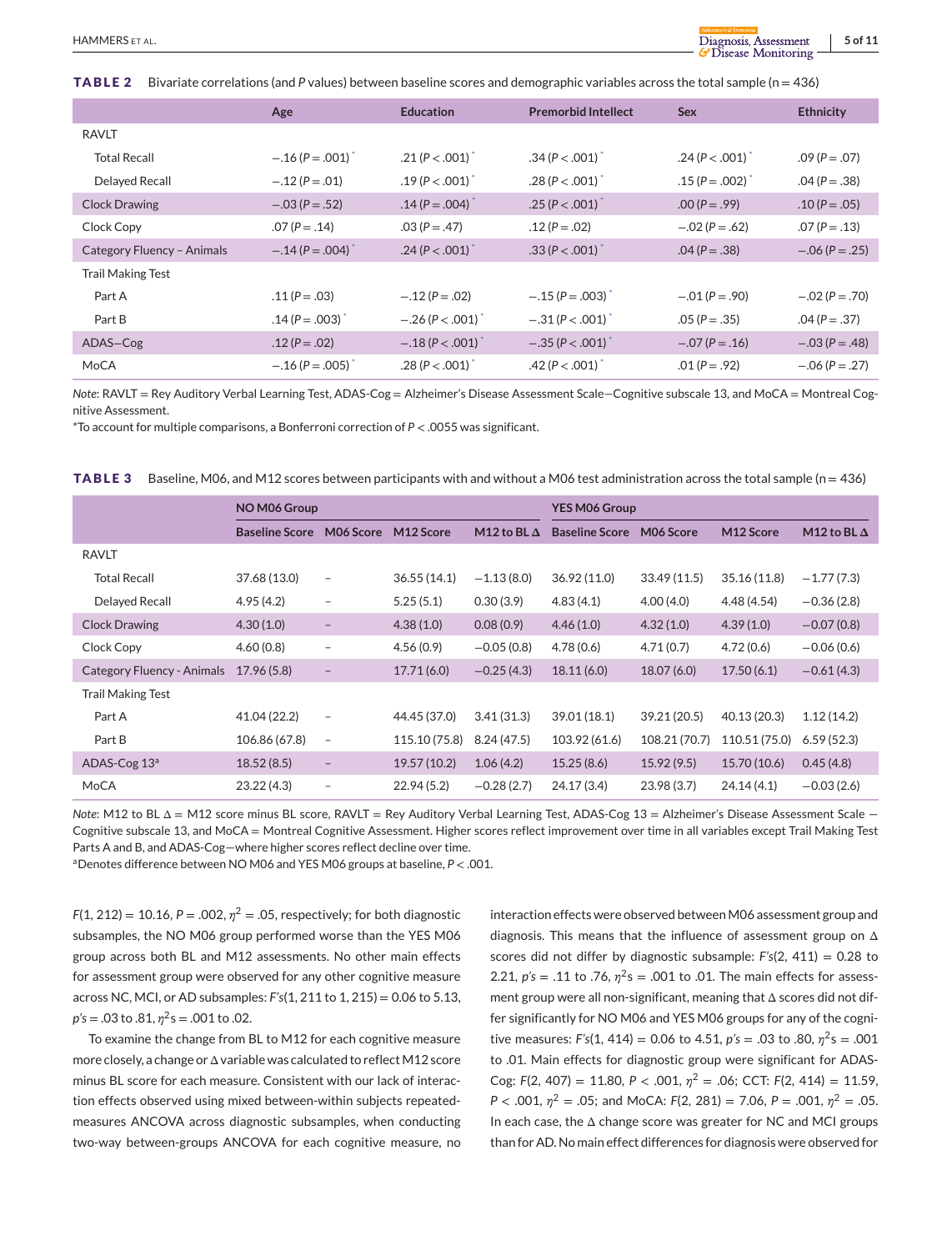<span id="page-5-0"></span>



**FIGURE 1** Baseline, 6-month, and 12-month performances between participants with and without a 6-month administration across the total sample ( $n = 436$ ) for select measures

any of the remaining cognitive measures: *F's*(2, 414 to 2, 415) = 1.53 to 3.87,  $p's = .02$  to .22,  $\eta^2 s = .005$  to .007.

Finally, hierarchical linear regression analyses were conducted assess the impact of M06 assessment by regressing M12 scores on BL scores and the presence or absence of the M06 assessment, after

accounting for demographic variables (Table [4\)](#page-6-0). Although BL performance significantly predicted M12 performance for each measure in the repeated cognitive battery, *F's*(5, 418) = 40.00 to 401.15, *p's* < .001,  $R^2$ s = .32 to .83, in no circumstance did the addition of M06 assessment status statistically contribute to the model (*F* Changes (1, 417) = 0.28 to 4.68,  $p's = .03$  to  $.65$ ,  $n^2s = .001$  to  $.01$ ). In particular, the incremental  $R^2$  values (ie,  $R^2$  change values) for the addition of M06 assessment status ranged from .00 to .005, suggesting that the M06 group status accounted for 0 to 0.5% of the variance in M12 performances. When stratifying these linear regression analyses into individual diagnostic groups, the incremental  $R^2$  values (ie,  $R^2$  change values) for the addition of M06 assessment status remained non-significant across cognitive measures for NC (*F* Changes = 0.00 to 0.008, *p'*s = .28 to .99, *η*2s = .001), MCI (*F* Changes = 0.00 to 3.14, *p'*s = .08 to .72, *η*2s = .001 to .01), and AD (*F* Changes = 0.00 to 1.14, *p'*s = .29 to .99, *η*2s = .001 to .01) subsamples.

## **4 DISCUSSION**

To our knowledge, this is the first study to evaluate the impact of prior test administration at an intermediate time point (ie, at 6 months) on cognitive performance at 12 months in ADNI, which can provide information on the appropriateness of data harmonization across ADNI longitudinal analyses. The current study's results suggested that the presence of a 6-month cognitive assessment did not influence performance over 1 year for any of the measures administered in the repeated cognitive battery, after accounting for demographic variables. Specifically, using mixed between-within subjects repeated-measures ANOVA, the current study observed that no significant interaction effects were observed between M06 assessment status and cognitive performance over time. Comparable results were seen in analyses examining these effects within subpopulations of NC, MCI, and AD participants. In addition, the calculation of Δ change scores between BL and M12 similarly indicated no difference between M06 assessment status groups, and the interaction between M06 assessment status and diagnostic subsample was also non-significant. This latter finding suggests that the influence of M06 assessment group status (NO M06 vs YES M06 groups) on Δ scores did not differ by diagnostic subsample. Furthermore, when entered into a regression model with BL performance and demographic variables, M06 assessment status accounted for only an additional 0 to 0.5% of the variance in the prediction M12 performance across cognitive measures examined. These results are counter to our hypotheses because it was anticipated that additional exposure to test materials at M06 months would result in subsequently enhanced performance at M12 months. In fact, non-significant trends across some measures in Table [2](#page-4-0) and Figure 1 suggest that exposure to M06 test materials was associated with a *reduced* M12 performance relative to those not assessed at 6 months. These trends were unexpected, as such a finding would make sense if exposure to test stimuli at M06 was retroactively interfering with performance at M12. However, retroactive interference requires test questions/materials to differ over time, which is not the case across measures in the ADNI protocols $2,3,8,9$  for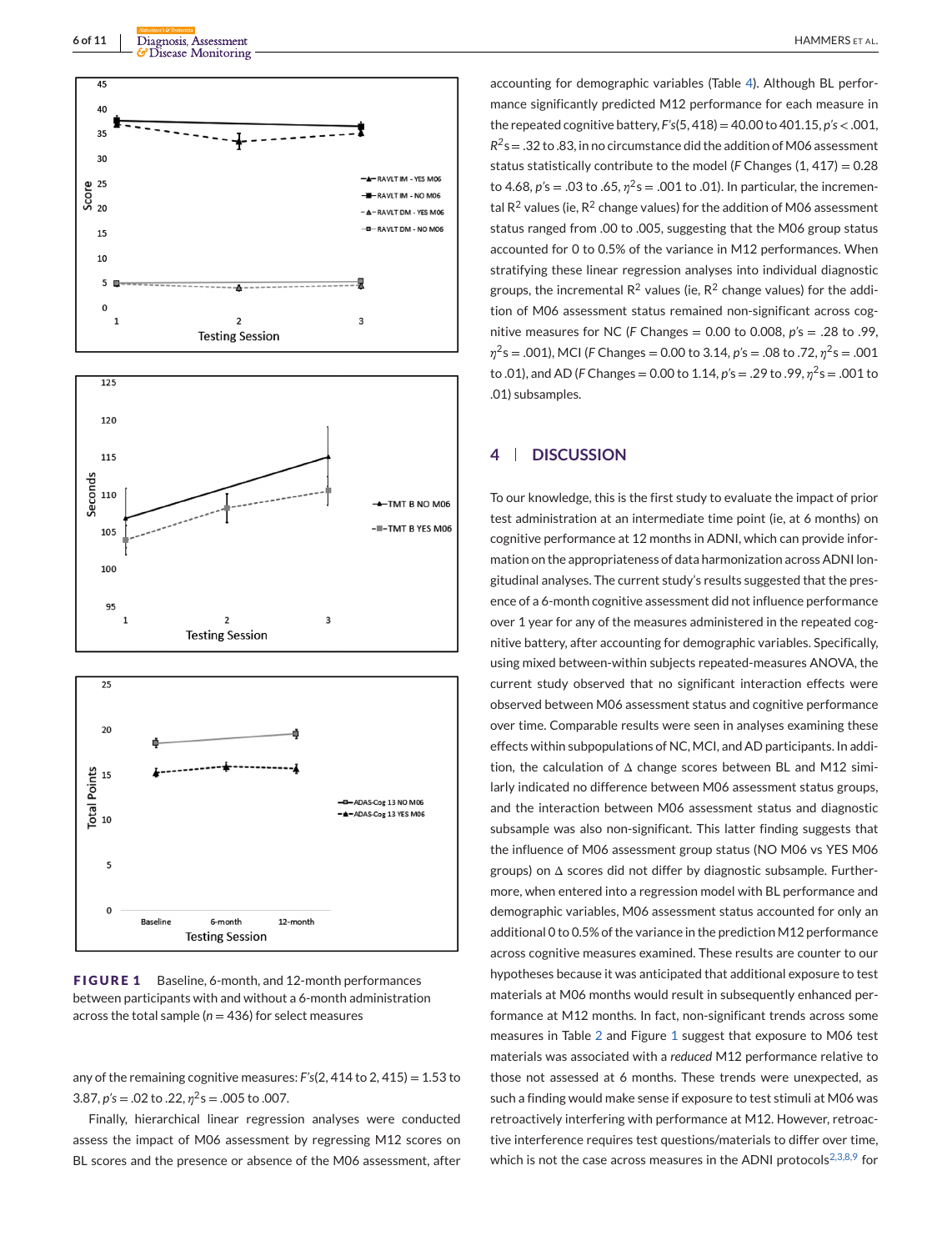<span id="page-6-0"></span>**TABLE 4** Incremental contribution of 6-month assessment predicting 12-month assessment beyond baseline performances across ADNI measures ( $n = 436$ )

|                                            | Total Model F(df), p, $r^2$                    | Incremental $r^2$ change, P |
|--------------------------------------------|------------------------------------------------|-----------------------------|
| <b>RAVLT Total Recall</b>                  | $F(6, 417) = 146.08, P < .001, r2 = .67$       |                             |
| Step 1: Baseline Assessment + Demographics |                                                | $r^2 = .67. P < .001$       |
| Step 2: 6-month Assessment                 |                                                | $r^2 = .001$ . $P = .26$    |
| <b>RAVLT Delayed Recall</b>                | $F(6, 417) = 79.70$ , $P < .001$ , $r^2 = .52$ |                             |
| Step 1: Baseline Assessment + Demographics |                                                | $r^2 = .52, P < .001$       |
| Step 2: 6-month Assessment                 |                                                | $r^2 = .005$ , $P = .03$    |
| <b>Clock Drawing</b>                       | $F(6, 417) = 33.56, P < .001, r^2 = .32$       |                             |
| Step 1: Baseline Assessment + Demographics |                                                | $r^2 = .32, P < .001$       |
| Step 2: 6-month Assessment                 |                                                | $r^2 = .002$ , $P = .27$    |
| <b>Clock Copy</b>                          | $F(6, 417) = 41.69$ , $P < .001$ , $r^2 = .37$ |                             |
| Step 1: Baseline Assessment + Demographics |                                                | $r^2 = .37, P < .001$       |
| Step 2: 6-month Assessment                 |                                                | $r^2 = .001, P = .34$       |
| Category Fluency - Animals                 | $F(6, 417) = 91.04, P < .001, r^2 = .56$       |                             |
| Step 1: Baseline Assessment + Demographics |                                                | $r^2 = .56, P < .001$       |
| Step 2: 6-month Assessment                 |                                                | $r^2 = .001$ . $P = .32$    |
| Trail Making Test Part A                   | $F(6, 414) = 38.51$ , $P < .001$ , $r^2 = .36$ |                             |
| Step 1: Baseline Assessment + Demographics |                                                | $r^2 = .36, P < .001$       |
| Step 2: 6-month Assessment                 |                                                | $r^2 = .003, P = .18$       |
| Trail Making Test Part B                   | $F(6, 402) = 96.70, P < .001, r^2 = .59$       |                             |
| Step 1: Baseline Assessment + Demographics |                                                | $r^2 = .59. P < .001$       |
| Step 2: 6-month Assessment                 |                                                | $r^2 = .000$ , $P = .60$    |
| ADAS-Cog                                   | $F(6, 410) = 333.72, P < .001, r^2 = .83$      |                             |
| Step 1: Baseline Assessment + Demographics |                                                | $r^2 = .83$ , $P < .001$    |
| Step 2: 6-month Assessment                 |                                                | $r^2 = .000, P = .63$       |
| <b>MoCA</b>                                | $F(6, 284) = 121.33, P < .001, r^2 = .72$      |                             |
| Step 1: Baseline Assessment + Demographics |                                                | $r^2 = .72, P < .001$       |
| Step 2: 6-month Assessment                 |                                                | $r^2 = .000$ , $P = .65$    |

*Note*: Demographics = age, education, premorbid intellect, and sex, RAVLT = Rey Auditory Verbal Learning Test, ADAS-Cog = Alzheimer's Disease Assessment Scale—Cognitive subscale, and MoCA = Montreal Cognitive Assessment.

most measures (with the exception the ADAS-Cog word list on the subtest Word Recall). Similarly, this result appears to hold across diagnostic sub-classifications; therefore this does not seem to reflect a disproportionate recruitment of less-severe participants into ADNI-3 and the "rich getting richer" effect (ie, greater benefit from prior test exposure as a result of stronger baseline performance $^{18}$ ).

In addition, our analyses indicated that although a single main effect for time was observed in our analyses (for the CCT variable in the AD group), this reflected a significant decline between baseline and 12 months. As in, no improvements were observed across the sample over 12 months . Similarly, we observed that in three variables (ADAS-Cog, MoCA, and CCT) Δ scores were larger in the NC and MCI group than in the AD groups, although this appeared to reflect consistent declines in the AD group over time, as compared to improvements in the NC and MCI groups. These findings are likely explained by the older average age of participants in ADNI, as age has been

shown consistently to have a negative impact both on cognitive per-formance and benefit from practice upon repeat assessment.<sup>[19](#page-8-0)</sup> Specifically, Calamia et al. meta-analytically derived regression-based predic-tion equations<sup>[20](#page-8-0)</sup> have shown that the ability to benefit from practice is reduced by 51% in the average age of our sample (ie, 71 years old). Similarly, this result is consistent with the failure to observe a benefit from prior test exposure that has been evident in some large-scale longitudinal research using the National Alzheimer's Coordinating Cen-ter database<sup>[21,22](#page-8-0)</sup> across a host of cognitive domains when assessed twice over 6 to 24 months. In addition, our difference in Δ scores across groups is consistent with long-standing research suggesting that patients with AD and other severe cognitive compromise are less capable of benefiting from repeated exposure to test material. $20,23$ 

As a result of these findings, it appears that an acceptable practice would be to collapse longitudinal participant data across ADNI protocols. Previously, differences in ADNI rate of assessment led to a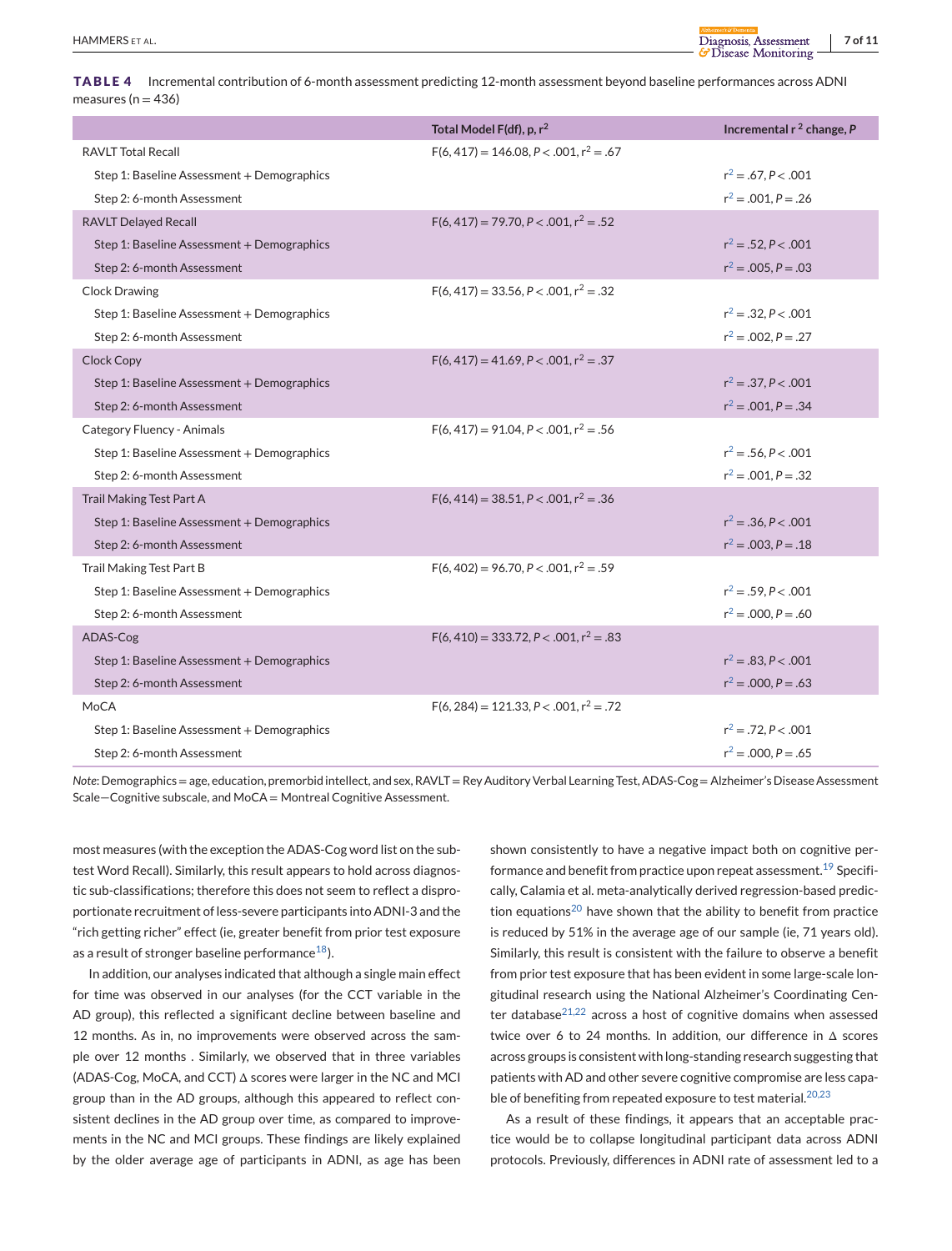<span id="page-7-0"></span>variety of methods to avoid pooling across protocols, $6,7$  based on the presumption that the absence of an M06 assessment rendered ADNI-3 participants incomparable to participants from ADNI-1, ADNI-GO, and ADNI-2. Given the relatively smaller number of participants matriculating in ADNI-3 relative to the prior protocols—due to the recency of initiating ADNI-3—this has been a limitation on including ADNI-3 data in longitudinal research. However, this result suggests that participant data across ADNI cohorts can be included in future endeavors, which will benefit future research on ADNI longitudinal data.

The current study is not without limitations. First, these findings are specific to the cognitive measures administered in this battery over retest intervals of 6 and 12 months therefore it is not necessarily assumed that the results can generalize to other measures of the same cognitive domains, different retest intervals, or use of alter-native forms.<sup>[20](#page-8-0)</sup> Second, these results are specific to participants in ADNI, therefore they may not generalize to more heterogeneous participants regarding premorbid functioning, education, ethnicity, or disease state. That said, because ADNI is generally considered to be a high-functioning and educated cohort, it could be argued that such a cohort may be more susceptible to benefiting from prior exposure  $18$ which is counter to our findings. Relatedly, ADNI employs rigorous exclusion criteria typical of clinical trials; therefore our study cohort might not be representative of the general population. Third, the measures comprising the repeated cognitive battery were constrained by their needing to be administered both in ADNI-3 and previous ADNI protocols. As such, measures that were discontinued in ADNI-3—like Digit Span, Digit Symbol Substitution Test, and Boston Naming Test could not be included in the current analyses because they were never assessed in a protocol that excluded an M06 assessment. Fourth, the lack of post-baseline mood assessment may have contributed unaccounted variance to our analyses. Despite these limitations, however, the results indicate no differential impact of M06 test exposure on 12 month longitudinal performance in ADNI. Subsequently, our findings suggest the appropriateness of collapsing longitudinal participant data across ADNI protocols, which will permit a greater breadth of data that can be applied to future ADNI-3 longitudinal research.

#### **ACKNOWLEDGMENTS**

Data collection and sharing for this project were funded by the Alzheimer's Disease Neuroimaging Initiative (ADNI) (National Institutes of Health Grant U01 AG024904) and DOD ADNI (Department of Defense award number W81XWH-12-2-0012). ADNI is funded by the National Institute on Aging, the National Institute of Biomedical Imaging and Bioengineering, and through generous contributions from the following: AbbVie, Alzheimer's Association; Alzheimer's Drug Discovery Foundation; Araclon Biotech; BioClinica, Inc.; Biogen; Bristol-Myers Squibb Company; CereSpir, Inc.; Cogstate; Eisai Inc.; Elan Pharmaceuticals, Inc.; Eli Lilly and Company; EuroImmun; F. Hoffmann-La Roche Ltd and its affiliated company Genentech, Inc.; Fujirebio; GE Healthcare; IXICO Ltd.; Janssen Alzheimer Immunotherapy Research & Development, LLC.; Johnson & Johnson Pharmaceutical Research & Development LLC.; Lumosity; Lundbeck; Merck & Co., Inc.; Meso Scale Diagnostics, LLC.; NeuroRx Research; Neurotrack Technologies;

Novartis Pharmaceuticals Corporation; Pfizer Inc.; Piramal Imaging; Servier; Takeda Pharmaceutical Company; and Transition Therapeutics. The Canadian Institutes of Health Research is providing funds to support ADNI clinical sites in Canada. Private sector contributions are facilitated by the Foundation for the National Institutes of Health [\(www.fnih.org\)](http://www.fnih.org). The grantee organization is the Northern California Institute for Research and Education, and the study is coordinated by the Alzheimer's Therapeutic Research Institute at the University of Southern California. ADNI data are disseminated by the Laboratory for Neuro Imaging at the University of Southern California.

#### **DISCLOSURE**

Authors Hammers, Duff, Kostadinova, and Apostolova have no relationships/activities/interests to disclose related to the content of this submission.

#### **REFERENCES**

- 1. Weiner MW, Veitch DP, Aisen PS, et al. The Alzheimer's disease neuroimaging initiative 3: continued innovation for clinical trial improvement. *Alzheimers Dement*. 2017;13(5):561-571. [https://doi.org/10.](https://doi.org/10.1016/j.jalz.2016.10.006) [1016/j.jalz.2016.10.006](https://doi.org/10.1016/j.jalz.2016.10.006)
- 2. ADNI2. Alzheimer's disease neuroimaging initiative: ADNI2 procedures manual. Accessed May 21, 2020. [https://adni.loni.usc.edu/wp](https://adni.loni.usc.edu/wp-content/uploads/2008/07/adni2-procedures-manual.pdf)[content/uploads/2008/07/adni2-procedures-manual.pdf](https://adni.loni.usc.edu/wp-content/uploads/2008/07/adni2-procedures-manual.pdf)
- 3. ADNI3. Alzheimer's disease neuroimaging initiative: ADNI3 procedures manual. Accessed July 2021, 2021. [https://adni.](https://adni.loni.usc.edu/wp-content/uploads/2012/10/ADNI3-Procedures-Manual_v3.0_20170627.pdf) [loni.usc.edu/wp-content/uploads/2012/10/ADNI3-Procedures-](https://adni.loni.usc.edu/wp-content/uploads/2012/10/ADNI3-Procedures-Manual_v3.0_20170627.pdf)[Manual\\_v3.0\\_20170627.pdf](https://adni.loni.usc.edu/wp-content/uploads/2012/10/ADNI3-Procedures-Manual_v3.0_20170627.pdf)
- 4. Beglinger LJ, Gaydos B, Tangphao-Daniels O, et al. Practice effects and the use of alternate forms in serial neuropsychological testing. *Arch Clin Neuropsychol*. 2005;20(4):517-529. [https://doi.org/10.1016/j.acn.](https://doi.org/10.1016/j.acn.2004.12.003) [2004.12.003](https://doi.org/10.1016/j.acn.2004.12.003)
- 5. Duff K, Beglinger LJ, Schultz SK, et al. Practice effects in the prediction of long-term cognitive outcome in three patient samples: a novel prognostic index. *Arch Clin Neuropsychol*. 2007;22(1):15-24. [https://doi.org/](https://doi.org/10.1016/j.acn.2006.08.013) [10.1016/j.acn.2006.08.013](https://doi.org/10.1016/j.acn.2006.08.013)
- 6. Wang YL, Chen W, Cai WJ, et al. Associations of white matter hyperintensities with cognitive decline: a longitudinal study. *J Alzheimers Dis*. 2020;73(2):759-768. <https://doi.org/10.3233/JAD-191005>
- 7. Lin SS, Fletcher E, Gavett BE. Alzheimer's disease neuroimaging I. Reliable change in neuropsychological test scores is associated with brain atrophy in older adults. *J Neuropsychol*. 2021;15(2):274-299. [https://](https://doi.org/10.1111/jnp.12226) [doi.org/10.1111/jnp.12226](https://doi.org/10.1111/jnp.12226)
- 8. ADNI1. Alzheimer's disease neuroimaging initiative: ADNI Procedures Manual. [http://adni.loni.usc.edu/wp-content/uploads/2010/09/](http://adni.loni.usc.edu/wp-content/uploads/2010/09/ADNI_GeneralProceduresManual.pdf) [ADNI\\_GeneralProceduresManual.pdf](http://adni.loni.usc.edu/wp-content/uploads/2010/09/ADNI_GeneralProceduresManual.pdf)
- 9. ADNIGO. Alzheimer's disease neuroimaging initiative: ADNI grand opportunities procedures manual. [http://adni.loni.usc.edu/wp](http://adni.loni.usc.edu/wp-content/uploads/2008/07/ADNI_GO_Procedures_Manual_06102011.pdf)[content/uploads/2008/07/ADNI\\_GO\\_Procedures\\_Manual\\_](http://adni.loni.usc.edu/wp-content/uploads/2008/07/ADNI_GO_Procedures_Manual_06102011.pdf) [06102011.pdf](http://adni.loni.usc.edu/wp-content/uploads/2008/07/ADNI_GO_Procedures_Manual_06102011.pdf)
- 10. Wechsler D. *WMS-R : Wechsler Memory Scale–Revised : manual*. Psychological Corp; 1987.
- 11. Folstein MF, Folstein SE, McHugh PR. Mini-mental state". A practical method for grading the cognitive state of patients for the clinician. *J Psychiatr Res*. 1975;12(3):189-198. [https://doi.org/10.1016/0022-](https://doi.org/10.1016/0022-3956(75)90026-6) [3956\(75\)90026-6](https://doi.org/10.1016/0022-3956(75)90026-6)
- 12. Morris JC. The clinical dementia rating (CDR): current version and scoring rules. *Neurology*. 1993;43(11):2412-2414. [https://doi.org/10.](https://doi.org/10.1212/wnl.43.11.2412-a) [1212/wnl.43.11.2412-a](https://doi.org/10.1212/wnl.43.11.2412-a)
- 13. Grober E, Sliwinski M. Development and validation of a model for estimating premorbid verbal intelligence in the elderly. *J Clin*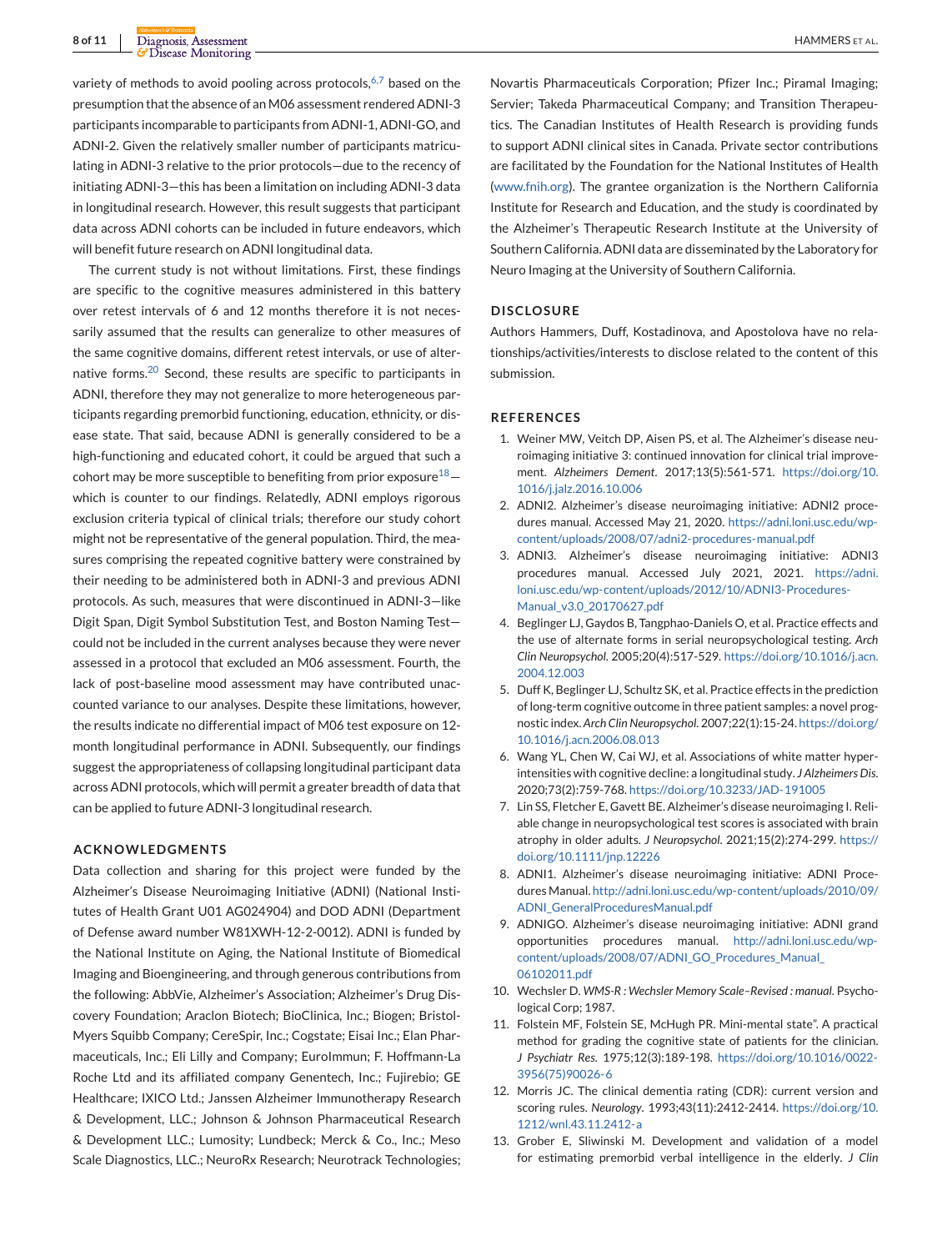<span id="page-8-0"></span>*Exp Neuropsychol*. 1991;13(6):933-949. [https://doi.org/10.1080/](https://doi.org/10.1080/01688639108405109) [01688639108405109](https://doi.org/10.1080/01688639108405109)

- 14. Sheikh JI, Yesavage J. Geriatric depression scale (GDS): recent evidence and development of a shorter version. *Clin Gerontol*. 1986;5:165-172.
- 15. Pallant J. *SPSS Survival Manual: Third Edition*. New York, NY: McGraw Hill; 2007.
- 16. Ferguson C. An effect size primer: a guide for clinicians and researchers. *Prof Psychol Res Pr*. 2009;40(5):532-538.
- 17. Yule G. On the methods of measuring the association between two variables. The first identification of the phi-coefficient. *J R Statist Soc*. 1912:576-642.
- 18. Rapport LJ, Brines D, Axelrod B, Theisen ME. Full Scale IQ as mediator of practice effects: the rich get richer. *Clin Neuropsychol*. 1997;11(4):375-380.
- 19. Salthouse TA. Influence of age on practice effects in longitudinal neurocognitive change. *Neuropsychology*. 2010;24(5):563-572. [https://doi.](https://doi.org/10.1037/a0019026) [org/10.1037/a0019026](https://doi.org/10.1037/a0019026)
- 20. Calamia M, Markon K, Tranel D. Scoring higher the second time around: meta-analyses of practice effects in neuropsychological assessment. *Clin Neuropsychol*. 2012;26(4):543-570. [https://doi.org/](https://doi.org/10.1080/13854046.2012.680913) [10.1080/13854046.2012.680913](https://doi.org/10.1080/13854046.2012.680913)
- 21. Kiselica AM, Kaser AN, Webber TA, Small BJ, Benge JF. Development and preliminary validation of standardized regression-based change scores as measures of transitional cognitive decline. *Arch Clin Neuropsychol*. 2020. <https://doi.org/10.1093/arclin/acaa042>
- 22. Gavett BE, Ashendorf L, Gurnani AS. Reliable change on neuropsychological tests in the uniform data set. *J Int Neuropsychol Soc*. 2015;21(7):558-567. <https://doi.org/10.1017/S1355617715000582>
- 23. Duff K, Beglinger LJ, Van Der Heiden S, et al. Short-term practice effects in amnestic mild cognitive impairment: implications for diagnosis and treatment. *Int Psychogeriatr*. 2008;20(5):986-999. [https://doi.](https://doi.org/10.1017/S1041610208007254) [org/10.1017/S1041610208007254](https://doi.org/10.1017/S1041610208007254)

**How to cite this article:** Hammers DB, Duff K, Apostolova LG. Examining the role of repeated test exposure over 12 months across ADNI protocols. *Alzheimer's Dement*. 2022;14:e12289. <https://doi.org/10.1002/dad2.12289>

#### **APPENDIX**

#### **COLLABORATORS**

The following are the published list of collaborators associated with ADNI:

Michael Weiner, MD (UC San Francisco, Principal Investigator, Executive Committee); Paul Aisen, MD (UC San Diego, ADCS PI and Director of Coordinating Center Clinical Core, Executive Committee, Clinical Core Leaders); Ronald Petersen, MD, PhD (Mayo Clinic, Rochester, Executive Committee, Clinical Core Leader); Clifford R. Jack, Jr., MD (Mayo Clinic, Rochester, Executive Committee, MRI Core Leader); William Jagust, MD (UC Berkeley, Executive Committee; PET Core Leader); John Q. Trojanowki, MD, PhD (U Pennsylvania, Executive Committee, Biomarkers Core Leader); Arthur W. Toga, PhD (USC, Executive Committee, Informatics Core Leader); Laurel Beckett, PhD (UC Davis, Executive Committee, Biostatistics Core Leader); Robert C. Green, MD, MPH (Brigham and Women's Hospital, Harvard Medical School, Executive Committee and Chair of Data and Publication

Committee); Andrew J. Saykin, PsyD (Indiana University, Executive Committee, Genetics Core Leader); John Morris, MD (Washington University St. Louis, Executive Committee, Neuropathology Core Leader); Leslie M. Shaw (University of Pennsylvania, Executive Committee, Biomarkers Core Leader); Enchi Liu, PhD (Janssen Alzheimer Immunotherapy, ADNI 2 Private Partner Scientific Board Chair); Tom Montine, MD, PhD (University of Washington); Ronald G. Thomas, PhD (UC San Diego); Michael Donohue, PhD (UC San Diego); Sarah Walter, MSc (UC San Diego); Devon Gessert (UC San Diego); Tamie Sather, MS (UC San Diego,); Gus Jiminez, MBS (UC San Diego); Danielle Harvey, PhD (UC Davis;); Michael Donohue, PhD (UC San Diego); Matthew Bernstein, PhD (Mayo Clinic, Rochester); Nick Fox, MD (University of London); Paul Thompson, PhD (USC School of Medicine); Norbert Schuff, PhD (UCSF MRI); Charles DeCArli, MD (UC Davis); Bret Borowski, RT (Mayo Clinic); Jeff Gunter, PhD (Mayo Clinic); Matt Senjem, MS (Mayo Clinic); Prashanthi Vemuri, PhD (Mayo Clinic); David Jones, MD (Mayo Clinic); Kejal Kantarci (Mayo Clinic); Chad Ward (Mayo Clinic); Robert A. Koeppe, PhD (University of Michigan, PET Core Leader); Norm Foster, MD (University of Utah); Eric M. Reiman, MD (Banner Alzheimer's Institute); Kewei Chen, PhD (Banner Alzheimer's Institute); Chet Mathis, MD (University of Pittsburgh); Susan Landau, PhD (UC Berkeley); Nigel J. Cairns, PhD, MRCPath (Washington University St. Louis); Erin Householder (Washington University St. Louis); Lisa Taylor Reinwald, BA, HTL (Washington University St. Louis); Virginia Lee, PhD, MBA (UPenn School of Medicine); Magdalena Korecka, PhD (UPenn School of Medicine); Michal Figurski, PhD (UPenn School of Medicine); Karen Crawford (USC); Scott Neu, PhD (USC); Tatiana M. Foroud, PhD (Indiana University); Steven Potkin, MD UC (UC Irvine); Li Shen, PhD (Indiana University); Faber Kelley, MS, CCRC (Indiana University); Sungeun Kim, PhD (Indiana University); Kwangsik Nho, PhD (Indiana University); Zaven Kachaturian, PhD (Khachaturian, Radebaugh & Associates, Inc and Alzheimer's Association's Ronald and Nancy Reagan's Research Institute); Richard Frank, MD, PhD (General Electric); Peter J. Snyder, PhD (Brown University); Susan Molchan, PhD (National Institute on Aging/ National Institutes of Health); Jeffrey Kaye, MD (Oregon Health and Science University); Joseph Quinn, MD (Oregon Health and Science University); Betty Lind, BS (Oregon Health and Science University); Raina Carter, BA (Oregon Health and Science University); Sara Dolen, BS (Oregon Health and Science University); Lon S. Schneider, MD (University of Southern CaliforGroups Acknowledgements Journal Format nia); Sonia Pawluczyk, MD (University of Southern California); Mauricio Beccera, BS (University of Southern California); Liberty Teodoro, RN (University of Southern California); Bryan M. Spann, DO, PhD (University of Southern California); James Brewer, MD, PhD (University of California San Diego); Helen Vanderswag, RN (University of California San Diego); Adam Fleisher, MD (University of California San Diego); Judith L. Heidebrink, MD, MS (University of Michigan); Joanne L. Lord, LPN, BA, CCRC (University of Michigan); Ronald Petersen, MD, PhD (Mayo Clinic, Rochester); Sara S. Mason, RN (Mayo Clinic, Rochester); Colleen S. Albers, RN (Mayo Clinic, Rochester); David Knopman, MD (Mayo Clinic, Rochester); Kris Johnson, RN (Mayo Clinic, Rochester); Rachelle S. Doody, MD, PhD (Baylor College of Medicine); Javier Villanueva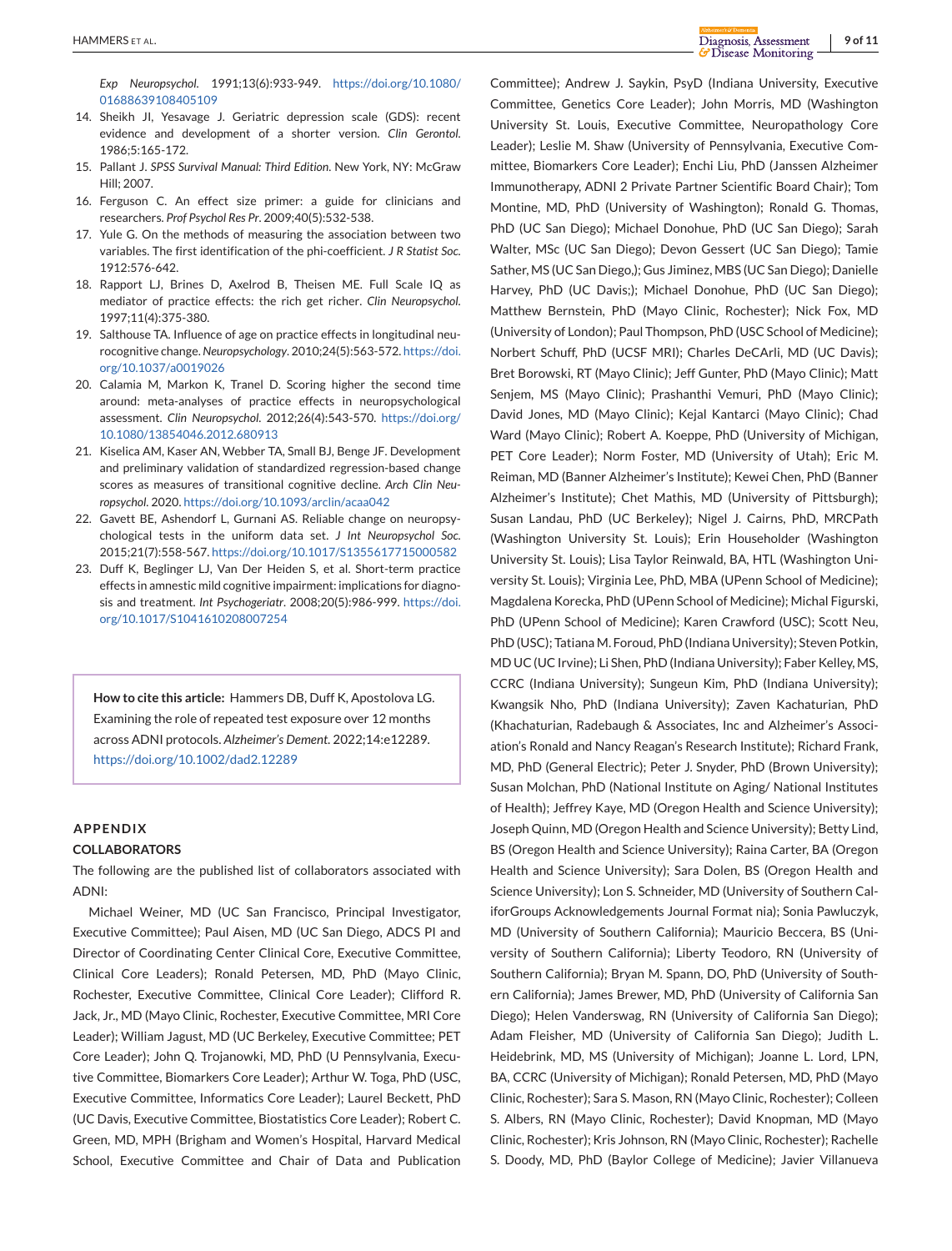Meyer, MD (Baylor College of Medicine); Munir Chowdhury, MBBS, MS (Baylor College of Medicine); Susan Rountree, MD (Baylor College of Medicine); Mimi Dang, MD (Baylor College of Medicine); Yaakov Stern, PhD (Columbia University Medical Center); Lawrence S. Honig, MD, PhD (Columbia University Medical Center); Karen L. Bell, MD (Columbia University Medical Center); Beau Ances, MD (Washington University, St. Louis); John C. Morris, MD (Washington University, St. Louis); Maria Carroll, RN, MSN (Washington University, St. Louis); Sue Leon, RN, MSN (Washington University, St. Louis); Erin Householder, MS, CCRP (Washington University, St. Louis); Mark A. Mintun, MD (Washington University, St. Louis); Stacy Schneider, APRN, BC, GNP (Washington University, St. Louis); Angela Oliver, RN, BSN, MSG; Daniel Marson, JD, PhD (University of Alabama Birmingham); Randall Griffith, PhD, ABPP (University of Alabama Birmingham); David Clark, MD (University of Alabama Birmingham); David Geldmacher, MD (University of Alabama Birmingham); John Brockington, MD (University of Alabama Birmingham); Erik Roberson, MD (University of Alabama Birmingham); Hillel Grossman, MD (Mount Sinai School of Medicine); Effie Mitsis, PhD (Mount Sinai School of Medicine); Leyla deToledo-Morrell, PhD (Rush University Medical Center); Raj C. Shah, MD (Rush University Medical Center); Ranjan Duara, MD (Wien Center); Daniel Varon, MD (Wien Center); Maria T. Greig, HP (Wien Center); Peggy Roberts, CNA (Wien Center); Marilyn Albert, PhD (Johns Hopkins University); Chiadi Onyike, MD (Johns Hopkins University); Daniel D'Agostino II, BS (Johns Hopkins University); Stephanie Kielb, BS (Johns Hopkins University); James E. Galvin, MD, MPH (New York University); Dana M. Pogorelec (New York University); Brittany Cerbone (New York University); Christina A. Michel (New York University); Henry Rusinek, PhD (New York University); Mony J de Leon, EdD (New York University); Lidia Glodzik, MD, PhD (New York University); Susan De Santi, PhD (New York University); P. Murali Doraiswamy, MD (Duke University Medical Center); Jeffrey R. Petrella, MD (Duke University Medical Center); Terence Z. Wong, MD (Duke University Medical Center); Steven E. Arnold, MD (University of Pennsylvania); Jason H. Karlawish, MD (University of Pennsylvania); David Wolk, MD (University of Pennsylvania); Charles D. Smith, MD (University of Kentucky); Greg Jicha, MD (University of Kentucky); Peter Hardy, PhD (University of Kentucky); Partha Sinha, PhD (University of Kentucky); Elizabeth Oates, MD (University of Kentucky); Gary Conrad, MD (University of Kentucky); Oscar L. Lopez, MD (University of Pittsburgh); MaryAnn Oakley, MA (University of Pittsburgh); Donna M. Simpson, CRNP, MPH (University of Pittsburgh); Anton P. Porsteinsson, MD (University of Rochester Medical Center); Bonnie S. Goldstein, MS, NP (University of Rochester Medical Center); Kim Martin, RN (University of Rochester Medical Center); Kelly M. Makino, BS (University of Rochester Medical Center); M. Saleem Ismail, MD (University of Rochester Medical Center); Connie Brand, RN (University of Rochester Medical Center); Ruth A. Mulnard, DNSc, RN, FAAN (University of California, Irvine); Gaby Thai, MD (University of California, Irvine); Catherine Mc Adams Ortiz, MSN, RN, A/GNP (University of California, Irvine); Kyle Womack, MD (University of Texas Southwestern Medical School); Dana Mathews, MD, PhD (University of Texas Southwestern Medical School); Mary Quiceno, MD (University of Texas Southwestern Medical School);

Ramon Diaz Arrastia, MD, PhD (University of Texas Southwestern Medical School); Richard King, MD (University of Texas Southwestern Medical School); Myron Weiner, MD (University of Texas Southwestern Medical School); Kristen Martin Cook, MA (University of Texas Southwestern Medical School); Michael DeVous, PhD (University of Texas Southwestern Medical School); Allan I. Levey, MD, PhD (Emory University); James J. Lah, MD, PhD (Emory University); Janet S. Cellar, DNP, PMHCNS BC (Emory University); Jeffrey M. Burns, MD (University of Kansas, Medical Center); Heather S. Anderson, MD (University of Kansas, Medical Center); Russell H. Swerdlow, MD (University of Kansas, Medical Center); Liana Apostolova, MD (University of California, Los Angeles); Kathleen Tingus, PhD (University of California, Los Angeles); Ellen Woo, PhD (University of California, Los Angeles); Daniel H.S. Silverman, MD, PhD (University of California, Los Angeles); Po H. Lu, PsyD (University of California, Los Angeles); George Bartzokis, MD (University of California, Los Angeles); Neill R Graff Radford, MBBCH, FRCP (London) (Mayo Clinic, JacksonGroups Acknowledgements Journal Format 2 ville); Francine Parfitt, MSH, CCRC (Mayo Clinic, Jacksonville); Tracy Kendall, BA, CCRP (Mayo Clinic, Jacksonville); Heather Johnson, MLS, CCRP (Mayo Clinic, Jacksonville); Martin R. Farlow, MD (Indiana University); Ann Marie Hake, MD (Indiana University); Brandy R. Matthews, MD (Indiana University); Scott Herring, RN, CCRC (Indiana University); Cynthia Hunt, BS, CCRP (Indiana University); Christopher H. van Dyck, MD (Yale University School of Medicine); Richard E. Carson, PhD (Yale University School of Medicine); Martha G. MacAvoy, PhD (Yale University School of Medicine); Howard Chertkow, MD (McGill Univ., Montreal Jewish General Hospital); Howard Bergman, MD (McGill Univ., Montreal Jewish General Hospital); Chris Hosein, Med (McGill Univ., Montreal Jewish General Hospital); Sandra Black, MD, FRCPC (Sunnybrook Health Sciences, Ontario); Dr Bojana Stefanovic (Sunnybrook Health Sciences, Ontario); Curtis Caldwell, PhD (Sunnybrook Health Sciences, Ontario); Ging Yuek Robin Hsiung, MD, MHSc, FRCPC (U.B.C. Clinic for AD & Related Disorders); Howard Feldman, MD, FRCPC (U.B.C. Clinic for AD & Related Disorders); Benita Mudge, BS (U.B.C. Clinic for AD & Related Disorders); Michele Assaly, MA Past (U.B.C. Clinic for AD & Related Disorders); Andrew Kertesz, MD (Cognitive Neurology St. Joseph's, Ontario); John Rogers, MD (Cognitive Neurology St. Joseph's, Ontario); Dick Trost, PhD (Cognitive Neurology St. Joseph's, Ontario); Charles Bernick, MD (Cleveland Clinic Lou Ruvo Center for Brain Health); Donna Munic, PhD (Cleveland Clinic Lou Ruvo Center for Brain Health); Diana Kerwin, MD (Northwestern University); Marek Marsel Mesulam, MD (Northwestern University); Kristine Lipowski, BA (Northwestern University); Chuang Kuo Wu, MD, PhD (Northwestern University); Nancy Johnson, PhD (Northwestern University); Carl Sadowsky, MD (Premiere Research Inst (Palm Beach Neurology)); Walter Martinez, MD (Premiere Research Inst (Palm Beach Neurology)); Teresa Villena, MD (Premiere Research Inst (Palm Beach Neurology)); Raymond Scott Turner, MD, PhD (Georgetown University Medical Center); Kathleen Johnson, NP (Georgetown University Medical Center); Brigid Reynolds, NP (Georgetown University Medical Center); Reisa A. Sperling, MD (Brigham and Women's Hospital); Keith A. Johnson, MD (Brigham and Women's Hospital);